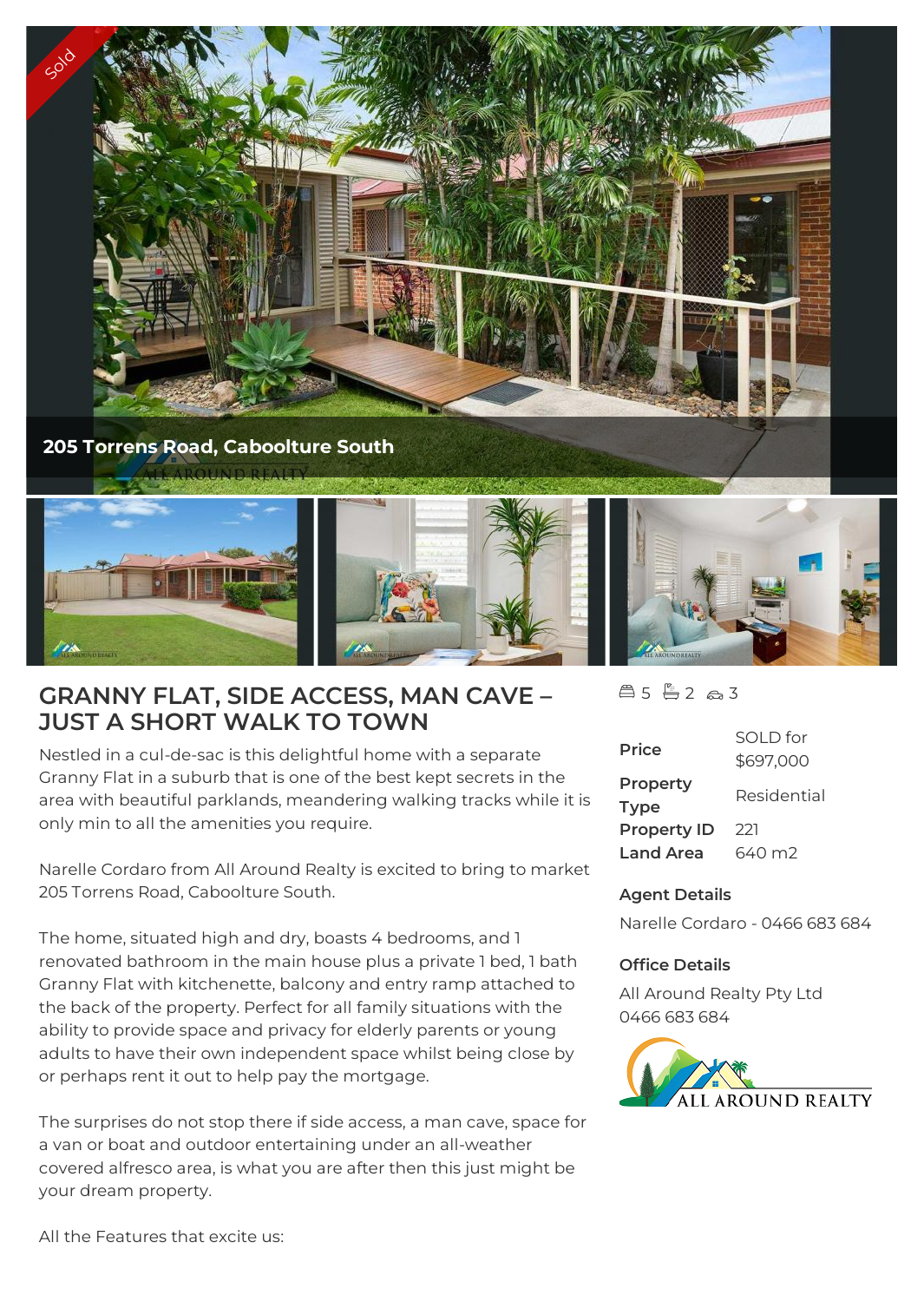## MAIN HOUSE

\*Masted bedroom with built in robe and ceiling fan \*3 additional queen size bedrooms with fans and 2 with built in robes \*Family room with fan and plantation shutters \*Ample sized Kitchen with quality electrical appliances and an abundance of bench and storage space \*Open plan living/dining area \*Renovated bathroom with large shower \*Separate Toilet great for when visitors drop by \*Split system reverse cycle air-conditioning \*Insulated ceilings \*Security screens and LED Lighting throughout \*Separate laundry with washing machine and loads of storage \*Single garage attached to the house

COUNCIL APPROVED GRANNY FLAT

\*Single Bedroom \*Kitchenette \*Living/Dining area \*Separate bathroom with shower and toilet \*Own balcony to enjoy those morning coffees or that afternoon wine \*Ramp into the granny flat catering for wheelchairs or walkers

## OUTSIDE

\*Single garage attached to the house with remote control door \*2 Bay Shed for all the man cave needs \*Solar powered Electric front gate \*Fully fenced to keep the small and large pets safe \*2.5kw Solar Electric system and Solar Hot water \*Side Access with room for van or boat \*Low maintenance landscaping

If you are into fishing or kayaking then it is only a 3 min walk to the river where you can throw a line or jump in your kayak and row your way down the river taking in the local wildlife including platypus.

The location is second to none being only minutes to major retail, major public and private schools and hospital, public transport, medical and day-care centres with only an 8 min drive to the Bruce Highway and a short drive to the Sunshine Coast, Bribie Island, Brisbane airport and the CBD.

For more information, please call NARELLE CORDARO today on 0466 683 684.

NOTE: While preparing this information we have relied in good faith on information provided to us by others and have made every reasonable effort to ensure that this information is correct. The accuracy of the information provided to you (whether written or verbal) cannot be 100% guaranteed. If you are considering this property, are to make all enquiries necessary and seek independent advice with respect to any property advertised or the information